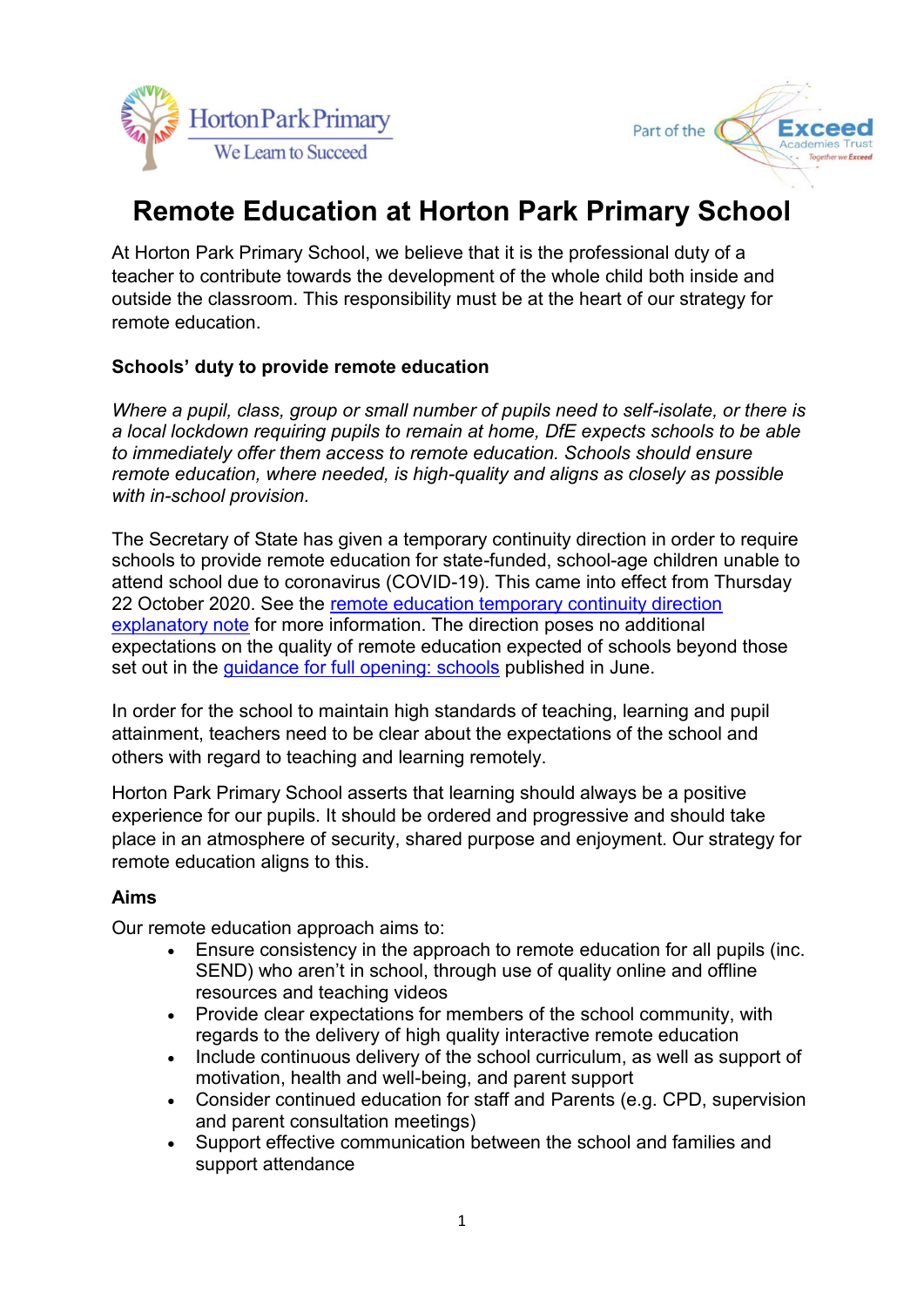#### **Our approach applies to:**

- A child *(and their siblings if they are also attending Horton Park*  **Primary School)** who is absent because they are awaiting test results and the household is required to self-isolate. The rest of their school bubble are attending school and being taught as normal.
- A child's whole bubble is not permitted to attend school because they, or another member of their bubble, have tested positive for Covid-19.
- Any pupils, who are not permitted to attend school as a result of the government announcing a local or national lockdown.

#### **Resources to deliver our Remote Education Strategy include:**

- Marvellous Me
- Seesaw
- Google Classroom lnc Google Meet with video conferencing
- Online tools for EYFS; KS1; KS2; For example:
	- $\checkmark$  Mathletics
	- $\checkmark$  Times Table Rockstars
	- $\checkmark$  PurpleMash
	- $\checkmark$  Oxford Reading Buddy
	- $\checkmark$  BBC Bitesize
	- $\checkmark$  Oak Academy
- Use of recorded and live video for instructional videos, teacher input and assemblies.
- Welfare phone calls
- Printed learning packs
- Physical materials such as story books, stationery and writing tools
- Personalised resources for SEND pupils with specific needs

### **Home and School Partnership**

Horton Park Primary School is committed to working in close partnership with families and recognises each family is unique and because of this, remote education will look different for different families in order to suit their individual needs.

Horton Park Primary School will provide parent friendly step by step guides for use of online platforms and where required, personalised support such as one to one tutorials will be offered. Video tutorials with translation are also accessible to the Parents.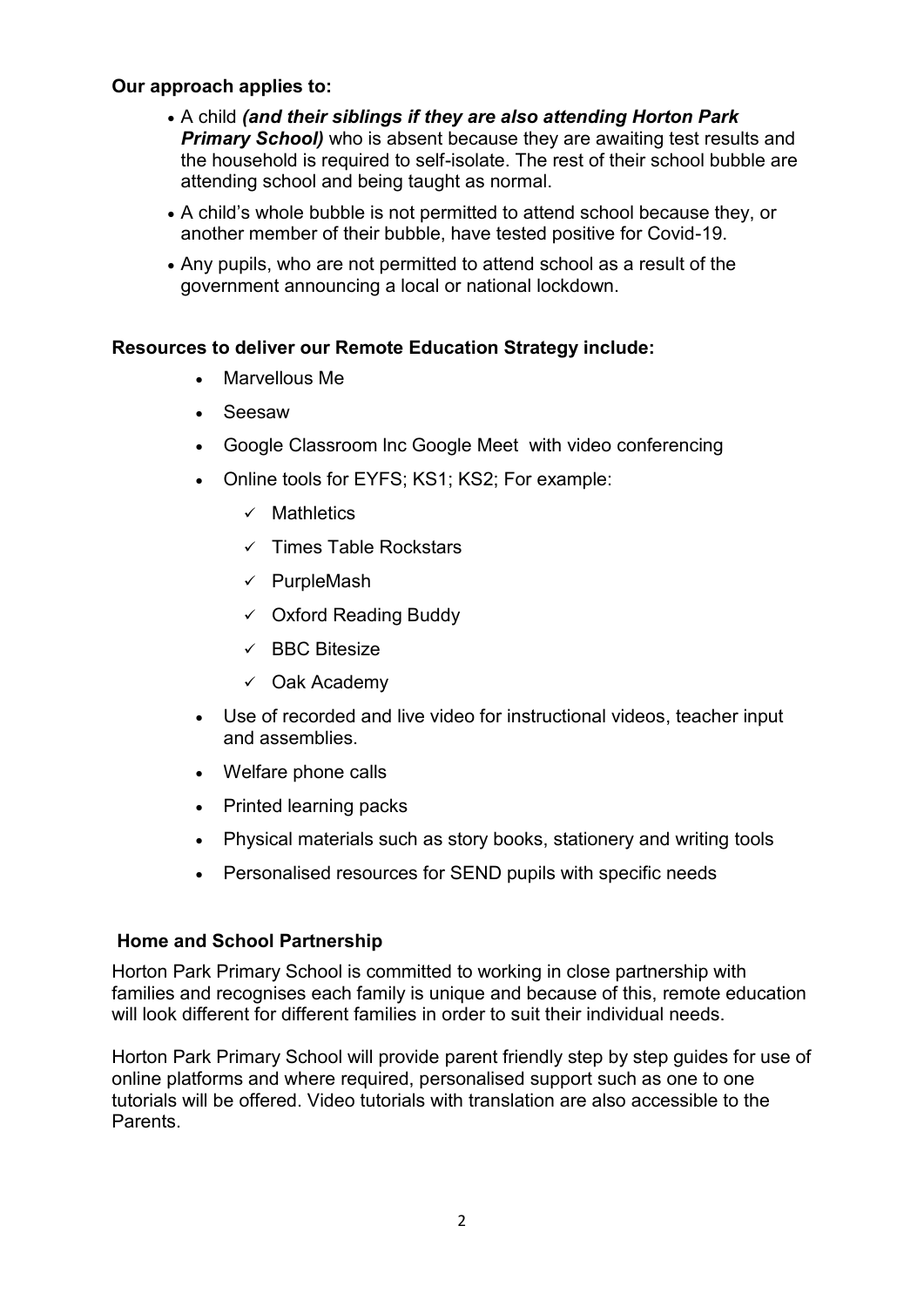#### **The following advice has been provided for Parents/Carers to follow when remote education is required:**

- Create and stick to a routine, as this is what your child is used to at school. For example, eat breakfast at the same time each morning and make sure children are dressed before starting the 'school' day. Example remote education timetables have been provided for Parents to provide clear expectations for each day.
- Designate a working space if possible, and at the end of the day have a clear cut-off to signal school time is over
- Support the teachers delivering recorded inputs by ensuring that your child has a suitable device, with sound and video function, and the relevant resources to hand
- Support the teachers delivering live lessons by ensuring that your child has the device's camera switched on and is engaging with the lesson.
- Ensure the location they log in from is appropriate for them to learn from and ensure the background is suitable before the lesson commences.
- Make sure there is no background noise during live lessons as this makes it difficult for children to concentrate and for the teacher to hear what children are saying.
- When the teacher, teaching assistant or another child is speaking, make sure that your child's device is on mute.
- Distinguish between weekdays and weekends, to separate school life and home life
- Stick a timetable up on the wall so everyone knows what they should be doing when, and tick activities off throughout the day
- Make time for exercise and screen breaks throughout the day to keep your child active. Ensure that children's work is submitted for feedback via the agreed channel such as Seesaw, Google Classroom or on paper delivered to school

All children sign an '**Acceptable Use Policy'** at school which includes e-safety rules and this applies when children are working on computers at home.

### **Remote educational provision for individuals who are self-isolating or shielding**

Parents/Carers will be sent a weekly overview of activities that their child must complete. This will be uploaded on Marvellous Me and the school web site weekly.

As much as possible, work set will mirror the curriculum and learning that would have taken place in class. Links will be provided to take children to online lessons with explanations and activities.

### **To do this a range of approaches will be used including:**

- $\checkmark$  Making use of a number of ready-prepared high quality online materials;
- $\checkmark$  Setting work through the online programmes purchased such as Seesaw, PurpleMash, Mathletics, Oxford Reading Buddy, TT Rockstars, LanguageNut,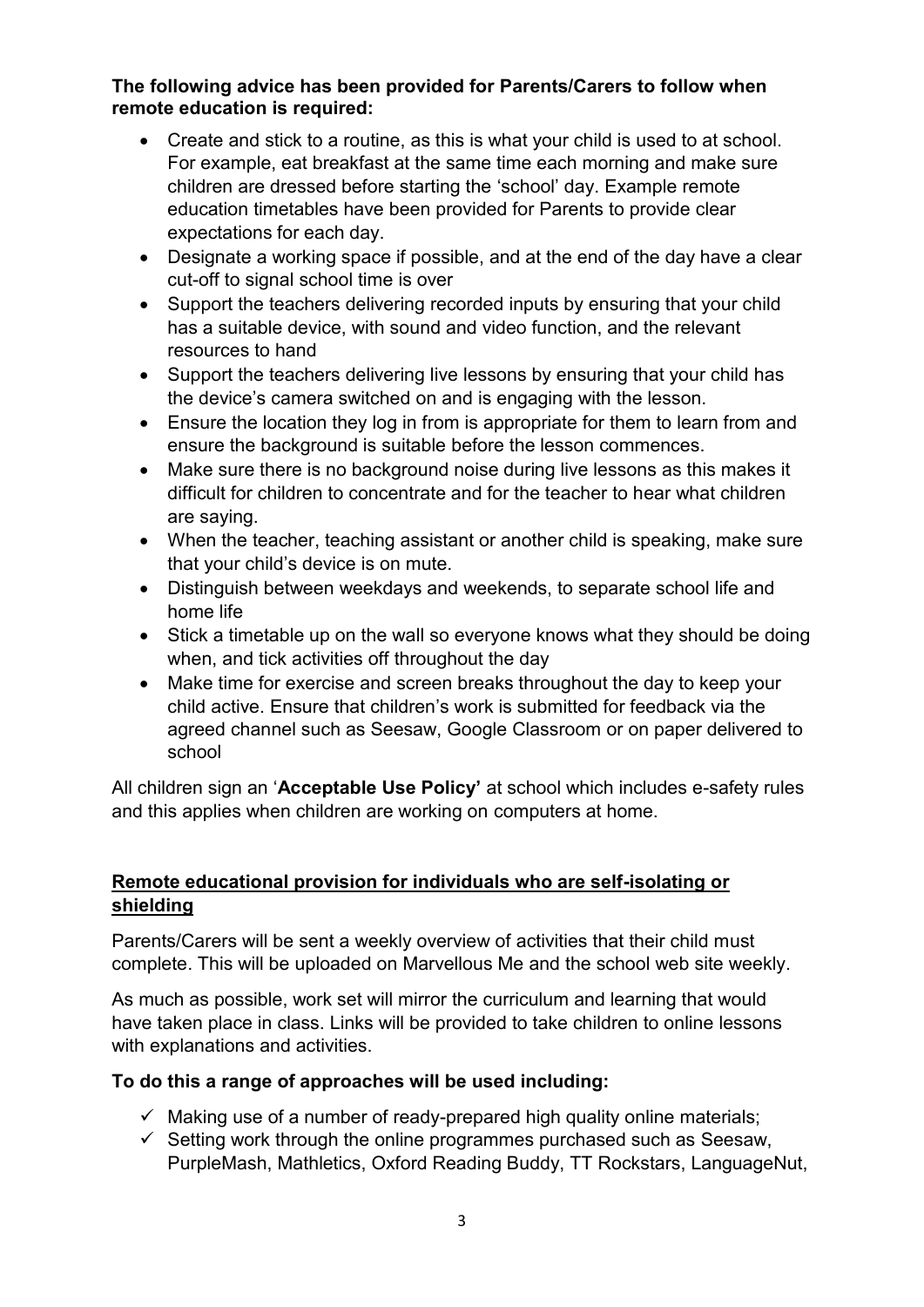Oddizzi, Kahoot etc. These provide feedback for teachers and learners, allowing us to measure levels of engagement and pupil progress as well as reducing staff workload.

 $\checkmark$  Providing recorded inputs and instructions for learning tasks.

Staff will endeavour to view and feedback on as much of student's work as they are able, while balancing their workload inside of school.

Students at home should receive written feedback at least twice a week and all work acknowledged.

### **Remote educational provision for whole classes**

#### **If a child's class is asked to self-isolate or in the event of a school closure due to local or national 'lockdown'.**

#### **The first two days of a lockdown**

Although remote education will be available immediately, a pupil's first day of being educated remotely will look slightly different to our standard approach. This is because staff will be preparing for the longer period of remote teaching.

- For the first day the school will provide remote education in line with its provision for pupils who are self-isolating or shielding (see above).
- This means that all Parents/Carers will be sent a weekly overview of activities that their child must complete via Marvellous Me.
- As far as possible, work set will mirror the curriculum and learning that would have taken place in class. Links will be provided to take children to online lessons with explanations and activities.

### **Our standard remote education approach (after the first 2 days of lockdown)**

- School will provide at least 3 hours of learning for each child in Foundation Stage and Key Stage 1, and 4 hours of learning for each child in Key Stage 2.
- We teach the same curriculum remotely as we do in school wherever possible and appropriate. English and Maths will, for instance, continue to be delivered on a daily basis and we will be providing a broad and balanced curriculum through Horton Park Curriculum lessons across the week. However, due to the reduced amount of time we are expecting pupils to work for each day, the Horton Park Curriculum may need to be slimmed down with our focus being on teaching the key knowledge and skills that we have identified as being essential for each subject.
- Teachers will deliver a mixture of live and pre-recorded lesson(s). The prerecorded session will be available and can be accessible throughout the day.
- In order to support families with more than one child, live lessons across different year groups will be staggered.
- Parents/Carers will receive a weekly overview with instructions. The link to join a live session will be available on their Google Classroom. This link must not be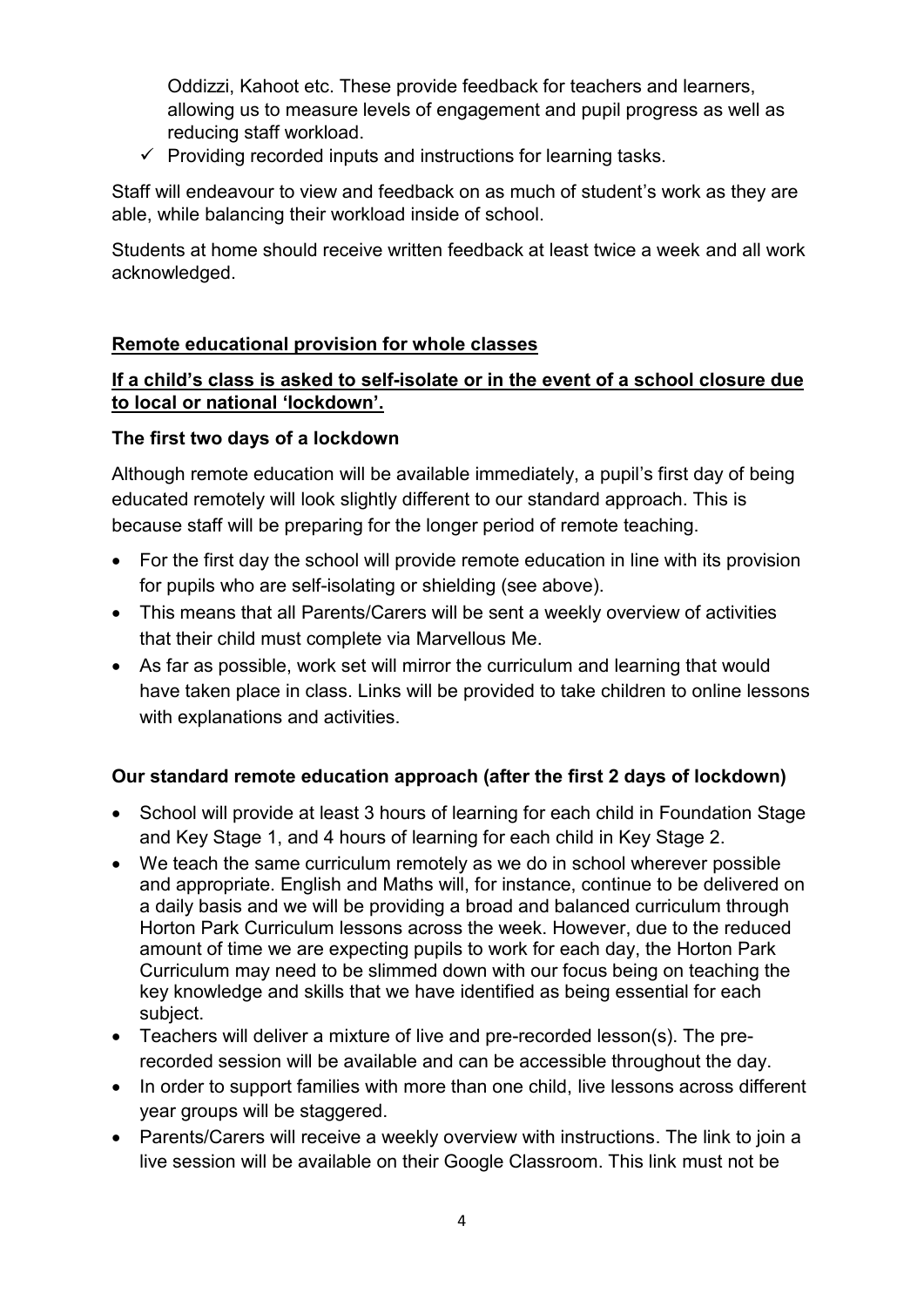shared with anyone. All live lessons are recorded for safeguarding and monitoring purposes.

• It is very important that children are ready for the start of the lesson at their allocated time. A register will be taken, and phone calls home made when a child is not present. These phone calls will be made as soon as possible after the start of the 'live' lesson to enable missing children to log on and join the session.

Additional opportunities to join in with other time-scheduled live events will also be highlighted on the overview, for example Times Tables Rockstars Class competitions, Mathletics Live Maths, Kahoot etc.

Enrichment activity ideas will be spread throughout the week to help keep the children engaged and enthusiastic, as well as supporting their social interaction and physical and emotional wellbeing.

- The learning sent home and live lessons are **not optional**. Children are expected to continue to access their statutory education in this way.
- Families without a suitable device, will be provided with one from school. Before borrowing a school device, Parents/Carers will be expected to read and sign the school's device loan agreement.
- At Horton Park, we have ensured that families have suitable devices to enable children to access the full remote education offer. In the event of circumstances arising which limit a family's access to a device the following contingency plans are in place:
	- $\triangleright$  The school will provide paper copies of work for each child, mirroring the remote offer and school curriculum. These will be available to collect from the school office.
	- $\triangleright$  Parents will be asked to submit children's completed work to teachers by hand or through the postal service.
	- $\triangleright$  School will seek to provide a suitable device for the child as soon as practically possible.
- Families have been contacted and those who have informed the school that they are without access to Wi-Fi, have been provided with Wi-Fi link. Parents/Carers are asked to stay in contact with the school via the school office or [info@hortonparkacademy.co.uk,](mailto:info@hortonparkacademy.co.uk) to update us **should their access to WiFi become an issue.**
- Similarly, **families with a data allowance which is insufficient to allow their child to access the remote education available**, have been provided with Sim cards. These provide 30GB of data for 90 days.
- **Parents can apply for additional data allowance on mobiles to ensure that they are able to access the full remote education curriculum for their child**. Parents/Carers should contact the school office for further information about this.
- Teachers will set work for the pupils in their classes. This includes those responsible for individual groups in any year group.
- The work set should follow the usual timetable for the class had they been in school, wherever possible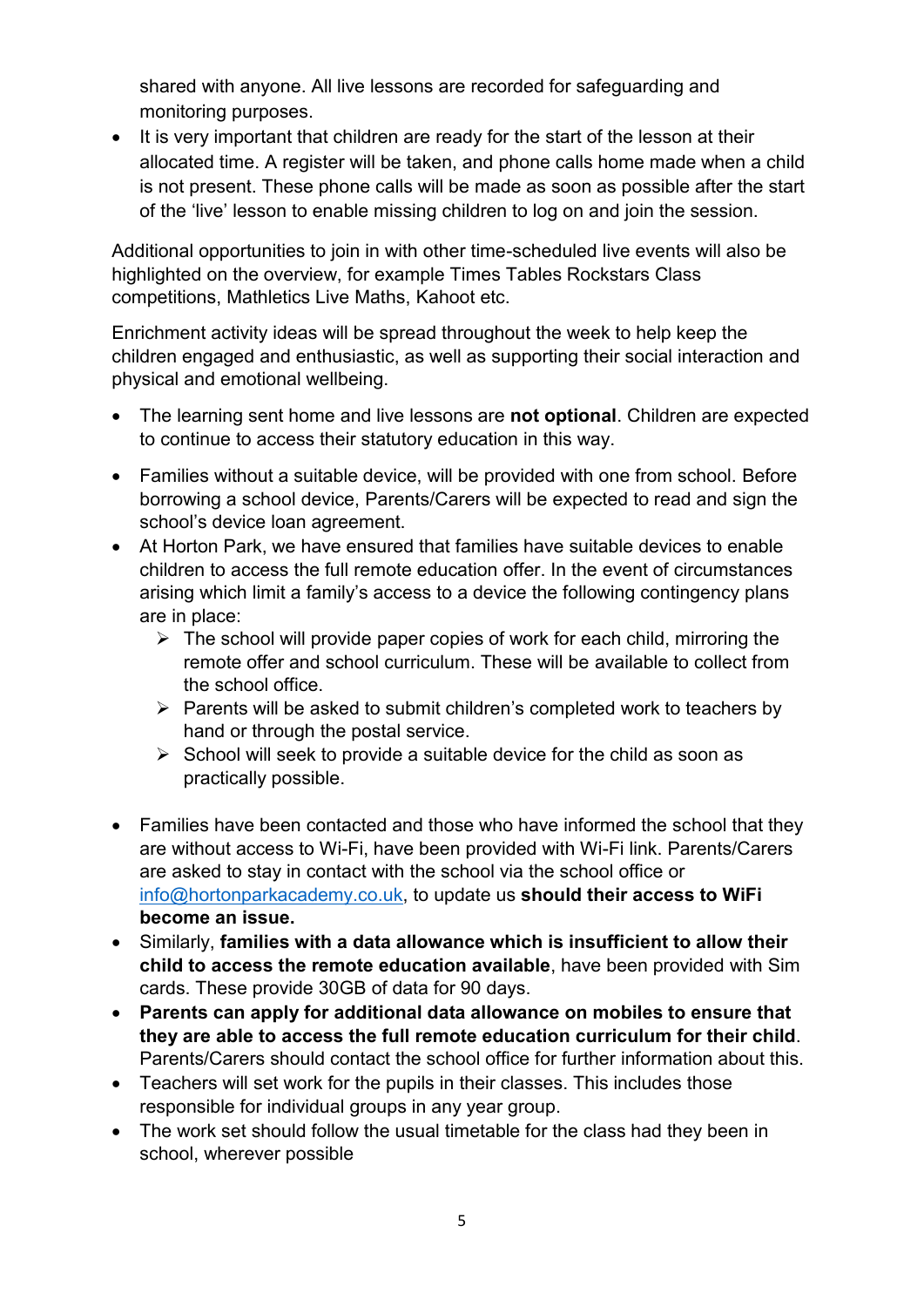- Weekly/daily work will be shared via the weekly overview (School Website, Marvellous me) This will be sent to all Parents ready for the start of each week.
- If a teacher is self-isolating but well, they are expected to continue to deliver the 'remote teaching expectations' outlined above, where a secure network and device is available to use from home.

An assembly will be pre-recorded by a member of the SLT to be viewed weekly by all pupils this will be shared via the weekly overview.

# **Additional support for pupils with particular needs**

We recognise that some pupils, for example some pupils with special educational needs and disabilities (SEND), may not be able to access remote education without support from adults at home. We acknowledge the difficulties this may place on families, and we will work with Parents and Carers to support those pupils in the following ways:

- Teachers will set bespoke work for pupils with SEND as appropriate. This will be a mixture of paper based and online learning. The paper-based activities can be collected from the School Office following social-distancing guidance.
- Google Meet breakout rooms will be set up to allow teachers and support staff to work with small groups of pupils, focusing on the provision of appropriate activities to enable pupils to make progress against their individual targets
- Bespoke teacher inputs will be provided to meet the needs of the pupils
- All Parents/Carers of pupils with an Education Health and Care Plan (EHCP) will received Welfare calls where appropriate to share remote education expectations and appropriate support and advice offered

# **Early Years Foundation Stage**

• In order to support Parents/Carers of pupils in Reception, Horton Park Primary School will provide parent friendly step by step guides for use of online platforms and where required, personalised support such as one to one tutorials will be offered. Video tutorials with translation are also accessible to the Parents.

### **Providing feedback on work:**

Staff will endeavour to view and feedback on as much of student's work as they are able, while balancing their workload inside of school.

- Pupils at home should receive personalised written or verbal feedback at least twice a week via Seesaw, Google Classroom and / or phone calls.
- Feedback will also take the form of:
	- $\triangleright$  Work marked automatically via the digital platforms: Mathletics; Kahoot; Oxford Reading Buddy and Times Table Rockstars. Marking from these platforms is fed back automatically to teachers, enabling them to track each pupils' progress, areas of need and levels of engagement.
	- $\triangleright$  Formative assessment during live lessons this will include regular questioning etc.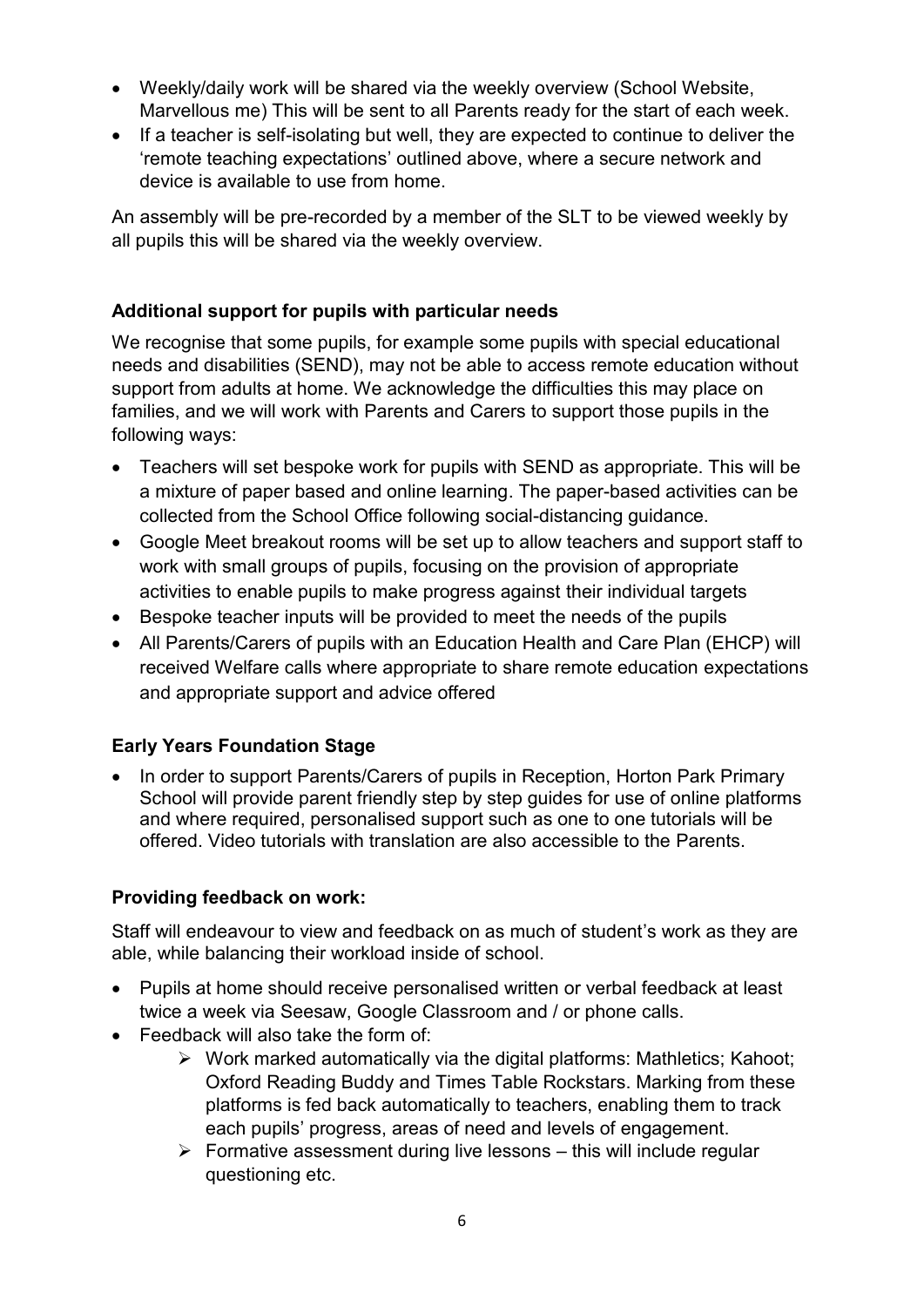$\triangleright$  Regular quizzes and home learning projects which are uploaded to children's portfolios

# **Setting up live lessons**

- A lesson will be scheduled, and Parents will be notified of the timings by the class teacher
- Lessons, which may be pre-recorded, will also be provided and available throughout the day.
- The teaching of reading will remain a priority in key stages 1 and 2 so that children are able to access the wider curriculum. Phonics will be a priority in key stage 1 and taught as required across key stage 2.
- Sessions should provide opportunity for an input, an opportunity for children to have a go or to answer questions and for staff to give feedback. Future Independent tasks may also be set for children to work on independently once the session is finished
- Google Meet will be used to deliver all live lessons

# **Setting up the meeting /lesson**

 Meetings will take place using a Google account registered to a school email address. Personal email accounts MUST NOT BE USED

# **Keeping in touch with pupils who aren't in school and their Parents**:

- If there is a concern around the level of engagement of a pupil/s, Parents should be contacted via phone to access whether school intervention can assist engagement
- During live lessons, support staff will take the register. The staff member will then contact, by telephone, the Parents of any pupils absent from the lesson. This will prompt the Parents/Carers to ensure that their child joins the lesson straight away
- Staff will send a weekly attendance/engagement spreadsheet to the Senior Leadership Team. This will provide information about the degree to which each pupil is engaging with the remote education timetable and associated activities. As appropriate, the SLT/Community Team will then contact Parents/Carers to address any issues and ensure full participation by every child.
- Where Parents/Carers continue to fail to ensure that their child is accessing the full remote education offer, they will be invited to a review meeting as necessary, held in school or via a doorstep home visit following strict social distancing guidelines to explore and address any barriers to engagement. A period of monitoring will then be set.
- All parent/carer emails should come through the Year Group or School Office account info@hortonparkacademy.co.uk
- Any complaints or concerns shared by Parents or pupils should be reported to a member of SLT. For any safeguarding concerns, refer immediately to the Designated Safeguarding Lead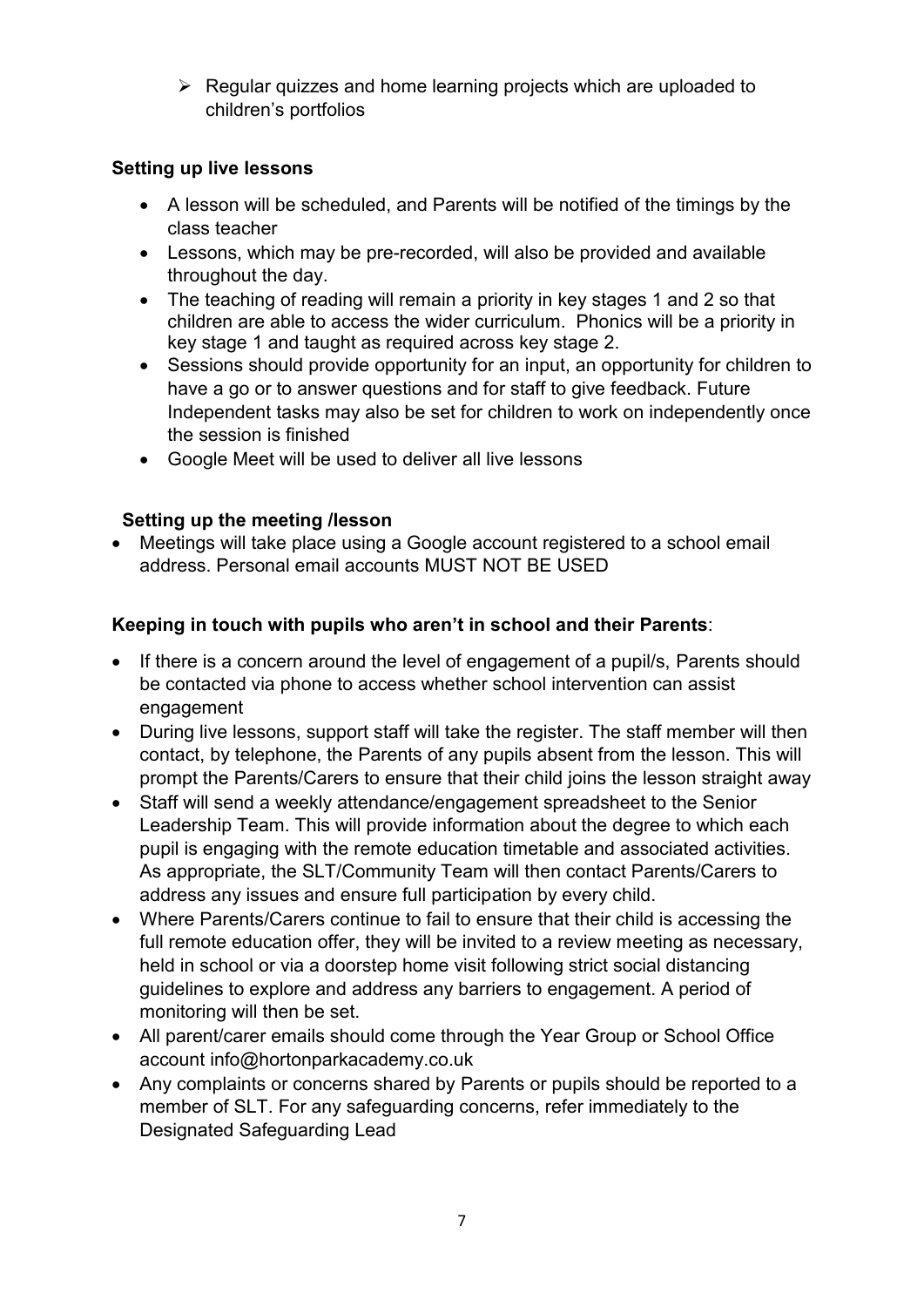# **Safeguarding & Remote Education:**

During any period of remote education, whether due to full 'lockdown', bubble closure or isolation the following expectations are in place to ensure the safeguarding of our pupils and families:

- A secure register of vulnerable pupils is available to the DSL and all Deputy DSLs.
- Each vulnerable child not attending or absent, will receive either a daily or weekly phone call home, dependant on need, from the DSL or one of the Deputy DSLs. The vulnerable pupil register shows the category of need for each pupil.
- If despite numerous attempts –no contact can be made on day 1 and again on day 2, the DSL will be notified, and a police welfare check requested. Where appropriate, the family's social worker should also be informed. Depending upon the vulnerability level of a child, a home visit may take place following a lack of contact on day 1.
- The safety of both children and staff when using technology is paramount and we will be following relevant advice from the Innovation Centre, the Children's Commissioner, and the NSPCC.

#### **In order to protect both children and staff during online live lessons, we require that Parents / Carers agree to the following:**

- $\triangleright$  An appropriate adult must remain in the same room as the child or nearby during video or conference calls to monitor and ensure they are safe and using it appropriately.
- $\triangleright$  Children must take part in the meet-up in a suitable communal environment (not a bedroom) and be appropriately dressed (uniform isn't necessary, but they should be fully dressed in clothing that covers top and bottom half of the body) and sitting up ready to work and learn
- $\triangleright$  All members of the household must be aware that the meeting is taking place and make sure they are also suitably dressed and use appropriate language and behaviour when nearby or in the background. (Pupils to follow advice re: suitable background) Adults should avoid calling out answers to questions or talking loudly when a child is listening or speaking to a member of staff or the other children in the lesson. It is a good idea to mute the device when your child is listening so that background noise does not interrupt the lesson
- $\triangleright$  You must make sure you and your child have 'logged off' the call correctly once it is finished - before turning off any devices
- $\triangleright$  Screenshots, photos or recordings of Google Classroom meetings must not be made, and the links must not be shared with others.

### **We will ensure that:**

 $\triangleright$  No staff member will contact you or your child using Google Classrooms outside of any pre-arranged meetings and if they do need to contact you, they will arrange this over the phone.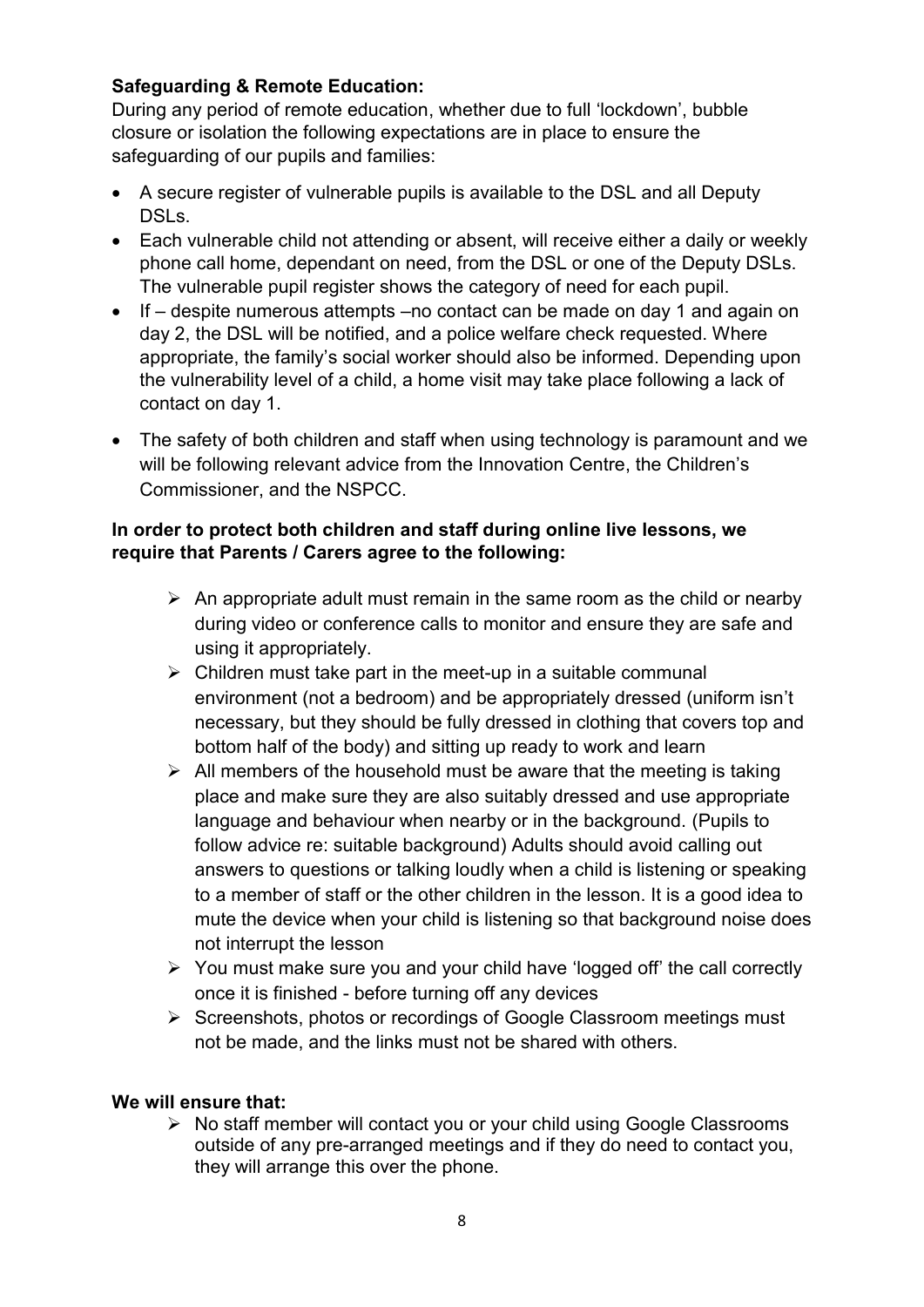- $\triangleright$  Teachers will ensure appropriate security settings are in place for the meeting
- $\triangleright$  Participants will be held in a virtual waiting room while their identity is confirmed. Your Google Classroom account must clearly identify you by name and renaming during the meeting will not be allowed. Participants' audio or video may be muted until appropriate and they may be removed from the room if school rules are not being followed
- $\triangleright$  Teachers will stay in the meeting until everyone has 'logged off'
- $\triangleright$  Teachers and any other adults on the call (or in the background) will use appropriate language/ behaviour throughout the call.
- $\triangleright$  Staff training is provided to ensure that the necessary security measures for the use of Google Classrooms is in place

# **The following settings are in place to ensure the security of the meeting:**

- Waiting room feature
- Locking the meeting so once it's started no-one else can join
- Controlled screen sharing so children can't share their screen
- Locked down chat so children cannot privately message others outside of school hours. Raised hand function for children who want to participate in the lesson.
- Removal of a participant if someone is there who shouldn't be
- **All lessons will be recorded.** Staff will let their class know that they are about to record and Parents will be informed that copies of all lessons are saved.
- Lessons will be delivered from a quiet room or area. When broadcasting a lesson or making a recording, staff must consider what will be in the background.
- Staff **must not** arrange one to one meetings, only group lessons should take place.
- Staff must ensure that language is professional and appropriate.
- Children must have the basic expectations explained to them e.g., ensuring they log on at the right time, muting when they are not talking, logging on in an appropriate space - not a bedroom.
- Links to live lessons must be shared with the Senior Leadership Team

# **With the increased use of digital technologies that comes with remote education, safeguarding implications need careful consideration.**

Parents are advised to spend time speaking with their child(ren) about online safety and reminding them of the importance of reporting to an adult anything that makes them feel uncomfortable online. While we will be doing our best to ensure links shared are appropriate, there may be tailored advertising which displays differently in your household or other changes beyond our control.

An online safety guide will be provided for families via the schools website.

Online safety concerns should still be reported to the school's Online Safety Team. Parents can do this by emailing [info@hortonparkacademy.co.uk](mailto:info@hortonparkacademy.co.uk)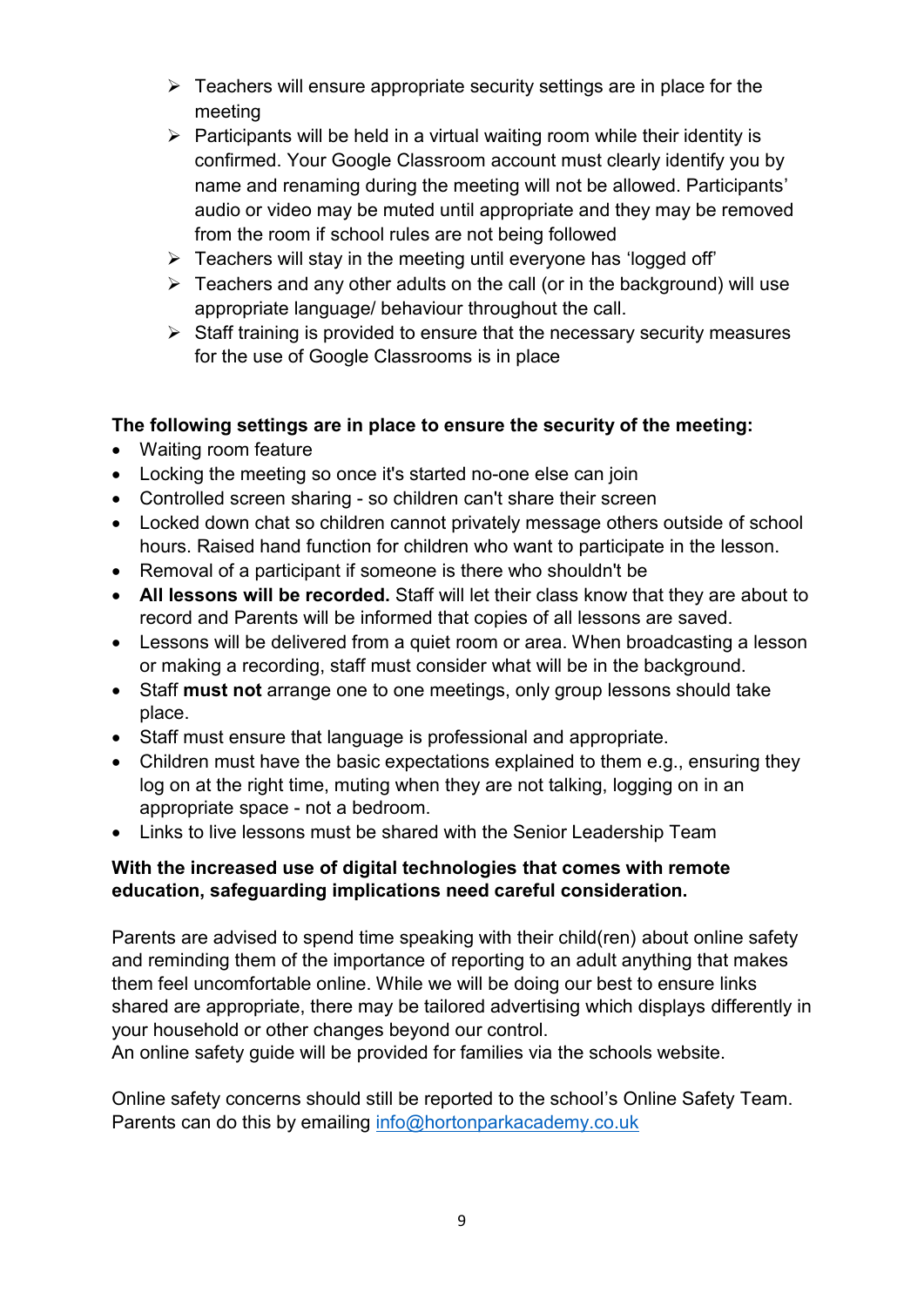**The following websites offer useful support: Childline** - for support

**UK Safer Internet Centre** - to report and remove harmful online content **CEOP** - for advice on making a report about online abuse

In addition, the following sites are an excellent source of advice and information: **Internet matters** - for support for Parents and Carers to keep their children safe online

**London Grid for Learning** - for support for Parents and Carers to keep their children safe online

**Net-aware** - for support for Parents and careers from the NSPCC **Parent info** - for support for Parents and Carers to keep their children safe online **Thinkuknow** - for advice from the National Crime Agency to stay safe online UK Safer Internet Centre - advice for Parents and Carers

Staff should continue to be vigilant at this time and follow our usual online safety and safeguarding / child protection policies and procedures, contacting a safeguarding lead directly by phone in the first instance.

The school's usual safeguarding procedures and staff code of conduct **must** be adhered to. If anything is seen or heard that would usually require a referral, report immediately to the DSL. Screens can be muted whilst the teacher contacts a named person.

# **Roles and responsibilities:**

# **Teachers**

*To note:* the suggested responsibilities below relates to where a whole class/bubble is isolating or in lockdown and would be reduced when it is fewer children isolating and most of the class are in school.

- When providing remote education, teachers must be available between their usual work hours.
- If they are unable to work for any reason during this time, for example due to sickness, they should report this using the normal absence procedure.
- When providing remote education, teachers are responsible for setting work.
- Horton Park Primary School will provide a refresher training session and induction for new staff on how to use the chosen remote platform e.g. SeeSaw and Google classroom

# **Teaching Assistants**

- Teaching assistants must be available throughout their usual working hours.
- If they are unable to work for any reason during this time, for example due to sickness, they should report this using the normal absence procedure.
- During the school day, teaching assistants must complete tasks as directed by a member of the SLT / Class Teacher. This will, as far as possible, involve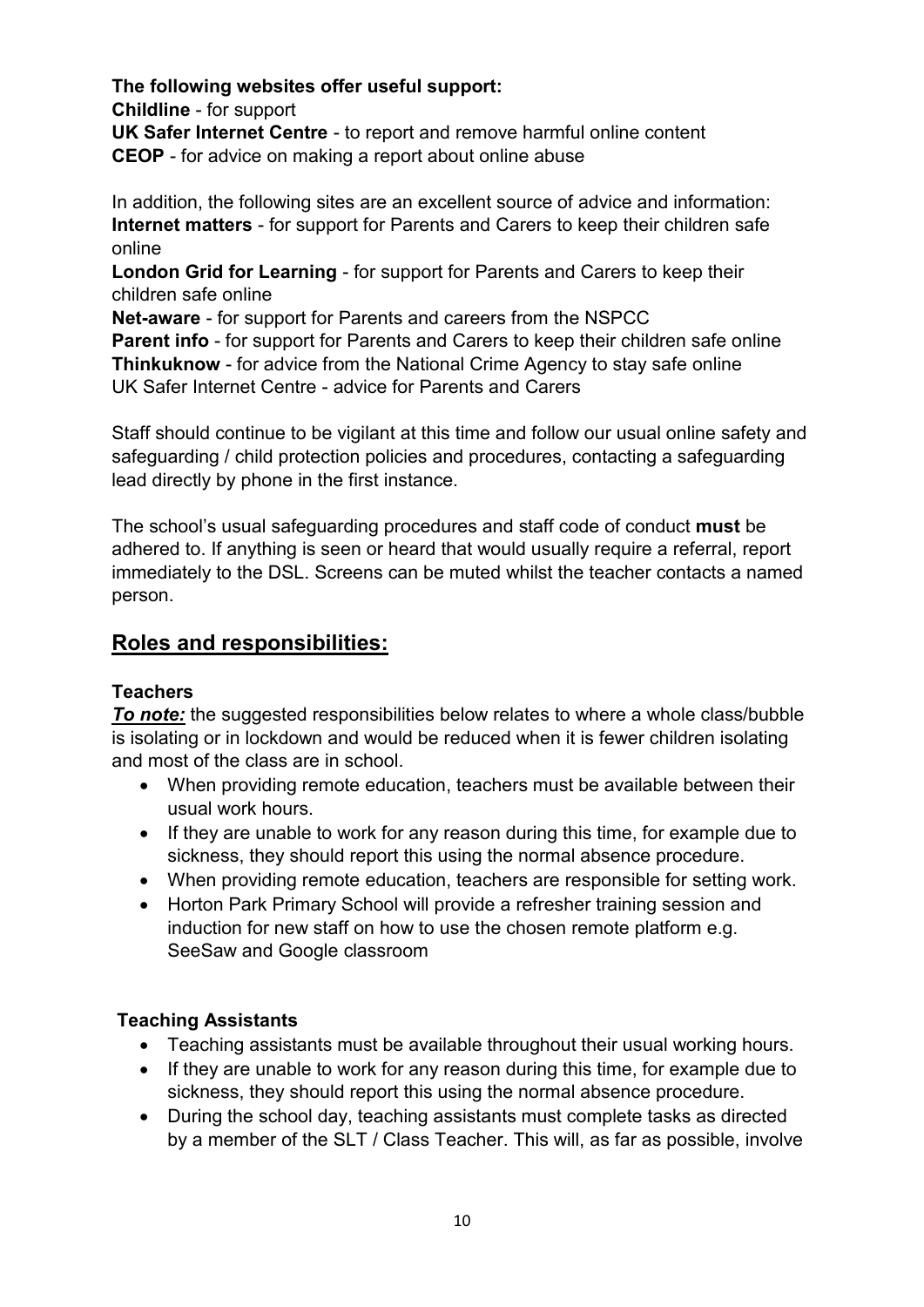joining any 'live' lessons as requested in order to be able to support children more effectively.

# **Senior Leaders**

Alongside any teaching responsibilities, senior leaders are responsible for:

- Co-ordinating the remote education approach across the school including daily monitoring of engagement.
- Monitoring the effectiveness of remote education through, for example, dropins to 'live' lessons, regular meetings with teachers and subject leaders, reviewing work set or reaching out for feedback from pupils and Parents
- Monitoring the security of remote education systems, including data protection and safeguarding considerations

# **Designated Safeguarding Lead**

• The DSL is responsible for managing and dealing with all safeguarding concerns. For further information, please see the Safeguarding and Child Protection Policy

# **The SENDCo**

The SENDCo is responsible for:

- Liaising with the SLT to ensure that the technology used for remote education is accessible to all pupils and that reasonable adjustments are made where required.
- Ensuring that pupils with EHC plans continue to have their needs met while learning remotely, and liaising with the Head teacher and other organisations to make any alternate arrangements for pupils with EHC plans and Provision Maps
- Identifying the level of support

# **Pupils and Parents:**

# **Staff can expect pupils learning remotely to:**

- Complete work to the deadline set by teachers
- Seek help if they need it, from teachers (using the year group email)
- Alert teachers if they are not able to complete work

# **Staff can expect Parents/Carers with children learning remotely to:**

- Make the school aware if their child is sick or otherwise cannot complete work
- Seek help from the school if they need it
- Follow the 'remote education advice and expectations' sent to them (see above)
- Be respectful when making any complaints or concerns known to staff